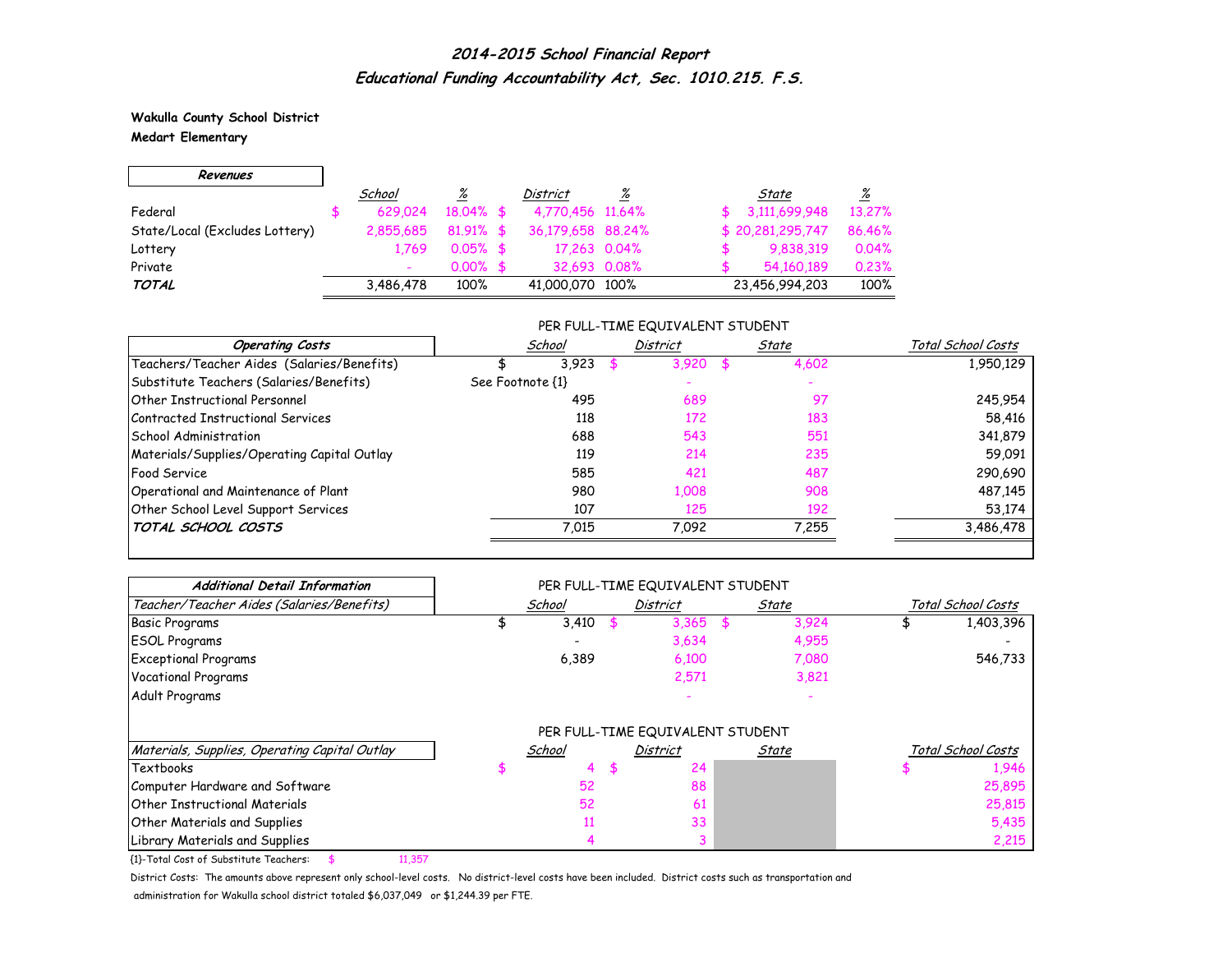**Wakulla County School District Riversprings Middle School**

 $\Gamma$ 

 $\overline{\phantom{0}}$ 

| Revenues                       |           |              |                   |   |                   |          |
|--------------------------------|-----------|--------------|-------------------|---|-------------------|----------|
|                                | School    | <u>%</u>     | District          | ℅ | State             | <u>%</u> |
| Federal                        | 401.102   | $10.42\%$ \$ | 4,770,456 11,64%  |   | 3,111,699,948     | 13.27%   |
| State/Local (Excludes Lottery) | 3.444.500 | $89.52\%$ \$ | 36,179,658 88,24% |   | \$ 20,281,295,747 | 86.46%   |
| Lottery                        | 1.936     | $0.05\%$ \$  | 17,263 0.04%      |   | 9,838,319         | 0.04%    |
| Private                        |           | $0.00\%$ \$  | 32.693 0.08%      |   | 54,160,189        | 0.23%    |
| <b>TOTAL</b>                   | 3,847,538 | 100%         | 41,000,070 100%   |   | 23,456,994,203    | 100%     |

### PER FULL-TIME EQUIVALENT STUDENT

| <b>Operating Costs</b>                      | School           | <b>District</b> | State | Total School Costs |
|---------------------------------------------|------------------|-----------------|-------|--------------------|
| Teachers/Teacher Aides (Salaries/Benefits)  | 3,828            | 3,920           | 4,602 | 2,083,330          |
| Substitute Teachers (Salaries/Benefits)     | See Footnote {1} |                 |       |                    |
| <b>Other Instructional Personnel</b>        | 817              | 689             | -97   | 444,388            |
| Contracted Instructional Services           | 134              | 172             | 183   | 73.111             |
| School Administration                       | 484              | 543             | 551   | 263,442            |
| Materials/Supplies/Operating Capital Outlay | 188              | 214             | 235   | 102,189            |
| <b>Food Service</b>                         | 426              | 421             | 487   | 231,932            |
| Operational and Maintenance of Plant        | 1,066            | 1,008           | 908   | 579,829            |
| Other School Level Support Services         | 127              | 125             | 192   | 69,317             |
| TOTAL SCHOOL COSTS                          | 7.070            | 7.092           | 7.255 | 3,847,538          |

| <b>Additional Detail Information</b>          |        | PER FULL-TIME EQUIVALENT STUDENT |       |                    |
|-----------------------------------------------|--------|----------------------------------|-------|--------------------|
| Teacher/Teacher Aides (Salaries/Benefits)     | School | <b>District</b>                  | State | Total School Costs |
| <b>Basic Programs</b>                         | 3,291  | 3,365                            | 3,924 | 1,507,806          |
| <b>ESOL Programs</b>                          |        | 3,634                            | 4,955 |                    |
| <b>Exceptional Programs</b>                   | 6,690  | 6,100                            | 7,080 | 575,524            |
| <b>Vocational Programs</b>                    |        | 2,571                            | 3,821 |                    |
| Adult Programs                                |        |                                  |       |                    |
|                                               |        | PER FULL-TIME EQUIVALENT STUDENT |       |                    |
| Materials, Supplies, Operating Capital Outlay | School | <b>District</b>                  | State | Total School Costs |
| Textbooks                                     | 18     | 24                               |       | 9,597              |
| Computer Hardware and Software                | 73     | 88                               |       | 39,573             |
| <b>Other Instructional Materials</b>          | 43     | 61                               |       | 23,269             |
| Other Materials and Supplies                  | 55     | 33                               |       | 29,750             |
| Library Materials and Supplies                |        |                                  |       | 2,747              |

{1}-Total Cost of Substitute Teachers: \$ 11,847

District Costs: The amounts above represent only school-level costs. No district-level costs have been included. District costs such as transportation and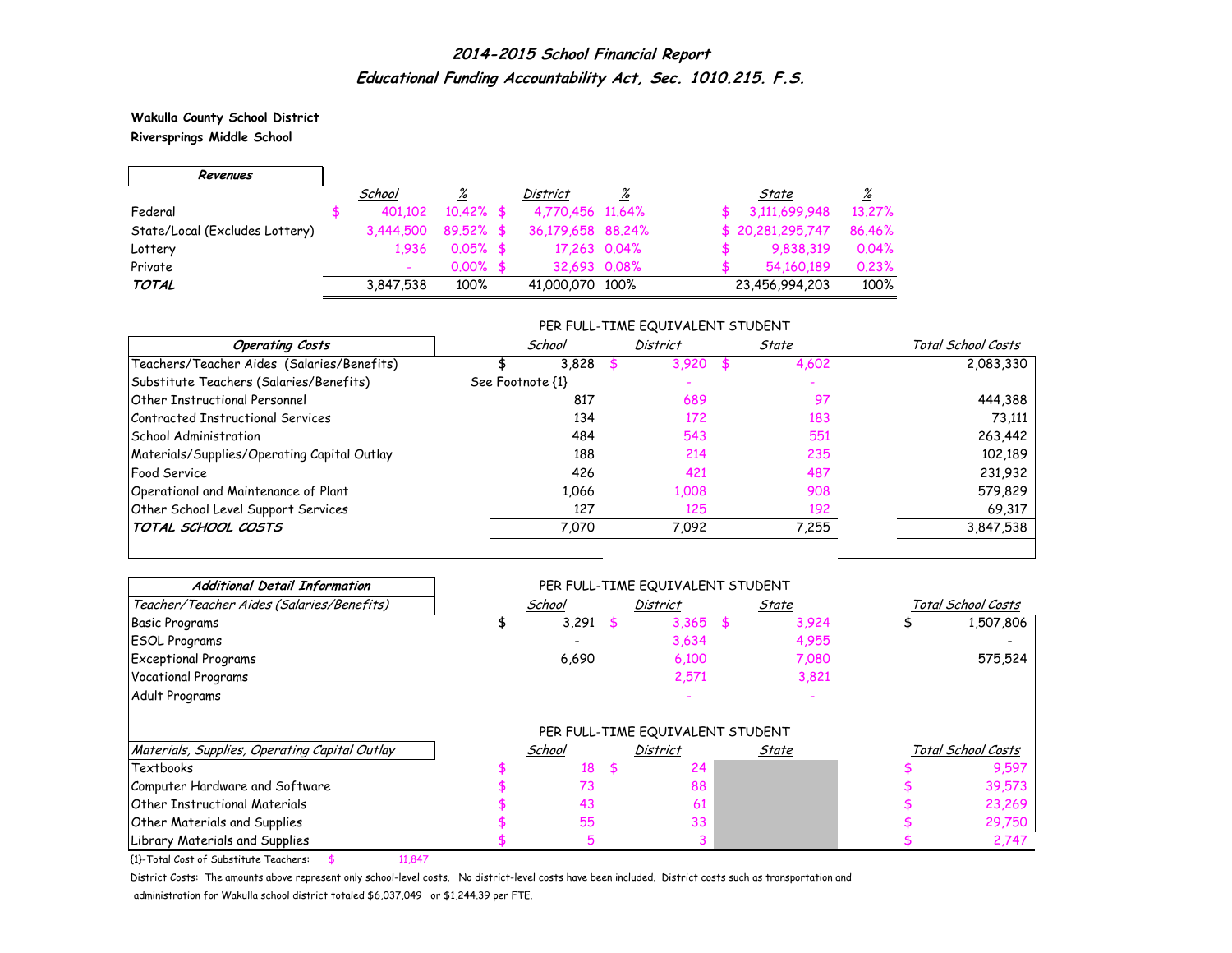**Wakulla County School District Second Chance School**

г

| Revenues                       |         |              |                   |              |                  |          |
|--------------------------------|---------|--------------|-------------------|--------------|------------------|----------|
|                                | School  | <u>%</u>     | <b>District</b>   | %            | State            | <u>%</u> |
| Federal                        | 39.373  | $6.14\%$ \$  | 4,770,456 11,64%  |              | 3,111,699,948    | 13.27%   |
| State/Local (Excludes Lottery) | 601.630 | $93.84\%$ \$ | 36,179,658 88,24% |              | \$20,281,295,747 | 86.46%   |
| Lottery                        | 118     | $0.02\%$ \$  |                   | 17,263 0.04% | 9,838,319        | 0.04%    |
| Private                        |         | $0.00\%$ \$  | 32.693 0.08%      |              | 54,160,189       | 0.23%    |
| <b>TOTAL</b>                   | 641.121 | 100%         | 41,000,070 100%   |              | 23,456,994,203   | 100%     |

### PER FULL-TIME EQUIVALENT STUDENT

| <b>Operating Costs</b>                      | School           | <b>District</b> | State | Total School Costs |
|---------------------------------------------|------------------|-----------------|-------|--------------------|
| Teachers/Teacher Aides (Salaries/Benefits)  | 11,145           | 3,920           | 4,602 | 369,796            |
| Substitute Teachers (Salaries/Benefits)     | See Footnote {1} |                 |       |                    |
| Other Instructional Personnel               | 910              | 689             | -97   | 30,206             |
| Contracted Instructional Services           | 298              | 172             | 183   | 9,898              |
| School Administration                       | 3,761            | 543             | 551   | 124,802            |
| Materials/Supplies/Operating Capital Outlay | 317              | 214             | 235   | 10,516             |
| <b>Food Service</b>                         | 361              | 421             | 487   | 11,972             |
| Operational and Maintenance of Plant        | 2,297            | 1,008           | 908   | 76,204             |
| Other School Level Support Services         | 233              | 125             | 192   | 7,727              |
| TOTAL SCHOOL COSTS                          | 19,322           | 7,092           | 7,255 | 641,121            |

| <b>Additional Detail Information</b>          |        | PER FULL-TIME EQUIVALENT STUDENT |              |                    |
|-----------------------------------------------|--------|----------------------------------|--------------|--------------------|
| Teacher/Teacher Aides (Salaries/Benefits)     | School | <b>District</b>                  | <u>State</u> | Total School Costs |
| <b>Basic Programs</b>                         | 10,895 | 3,365                            | 3,924        | 250,377            |
| <b>ESOL Programs</b>                          |        | 3,634                            | 4,955        |                    |
| <b>Exceptional Programs</b>                   | 11,708 | 6,100                            | 7,080        | 119,419            |
| <b>Vocational Programs</b>                    |        | 2,571                            | 3,821        |                    |
| Adult Programs                                |        |                                  |              |                    |
|                                               |        | PER FULL-TIME EQUIVALENT STUDENT |              |                    |
| Materials, Supplies, Operating Capital Outlay | School | <b>District</b>                  | State        | Total School Costs |
| Textbooks                                     | 3      | 24                               |              | 102                |
| Computer Hardware and Software                | 96     | 88                               |              | 3,180              |
| <b>Other Instructional Materials</b>          | 112    | 61                               |              | 3,704              |
| <b>Other Materials and Supplies</b>           | 106    | 33                               |              | 3,530              |
| Library Materials and Supplies                |        |                                  |              |                    |

 ${1}$ -Total Cost of Substitute Teachers: \$

District Costs: The amounts above represent only school-level costs. No district-level costs have been included. District costs such as transportation and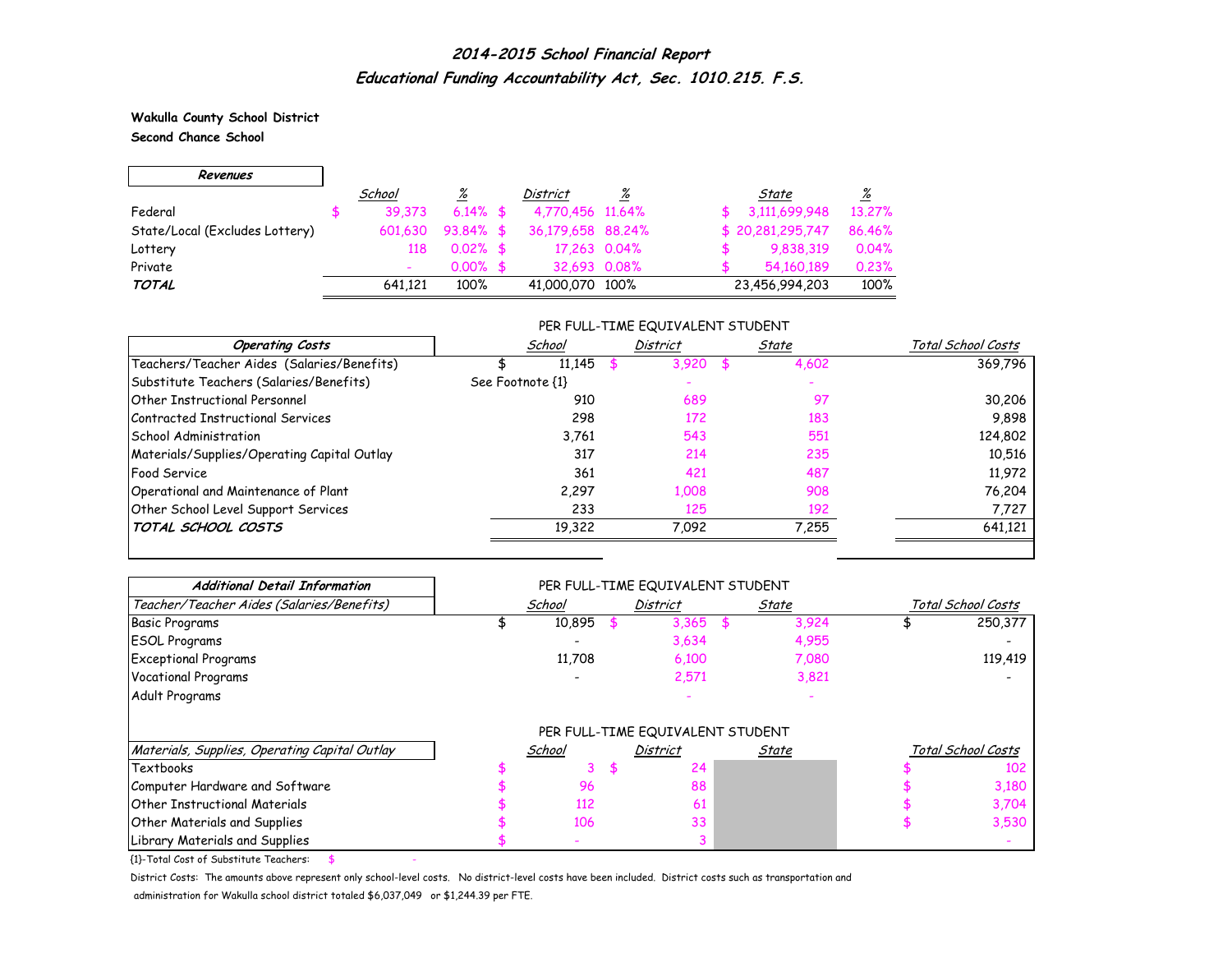**Wakulla County School District Crawfordville Elementary**

 $\Gamma$ 

 $\overline{\phantom{0}}$ 

| Revenues                       |           |              |                   |          |                            |
|--------------------------------|-----------|--------------|-------------------|----------|----------------------------|
|                                | School    | <u>%</u>     | District          | <u>%</u> | <u>%</u><br>State          |
| Federal                        | 589.897   | 15.88% \$    | 4,770,456 11,64%  |          | \$3,111,699,948<br>13.27%  |
| State/Local (Excludes Lottery) | 3.094.710 | $83.32\%$ \$ | 36,179,658 88,24% |          | \$20,281,295,747<br>86,46% |
| Lottery                        | 1.984     | $0.05\%$ \$  | 17,263 0.04%      |          | 0.04%<br>9,838,319         |
| Private                        | 27,603    | $0.74\%$ \$  | 32,693 0.08%      |          | 0.23%<br>54,160,189        |
| <b>TOTAL</b>                   | 3,714,195 | 100%         | 41,000,070 100%   |          | 100%<br>23,456,994,203     |

### PER FULL-TIME EQUIVALENT STUDENT

| <b>Operating Costs</b>                      | School           | District | State | Total School Costs |
|---------------------------------------------|------------------|----------|-------|--------------------|
| Teachers/Teacher Aides (Salaries/Benefits)  | 3.883            | 3.920    | 4,602 | 2,165,279          |
| Substitute Teachers (Salaries/Benefits)     | See Footnote {1} |          |       |                    |
| Other Instructional Personnel               | 644              | 689      | 97    | 359,096            |
| Contracted Instructional Services           | 118              | 172      | 183   | 65,841             |
| School Administration                       | 352              | 543      | 551   | 196,447            |
| Materials/Supplies/Operating Capital Outlay | 277              | 214      | 235   | 154,254            |
| <b>Food Service</b>                         | 425              | 421      | 487   | 237,236            |
| Operational and Maintenance of Plant        | 855              | 1.008    | 908   | 476,934            |
| Other School Level Support Services         | 106              | 125      | 192   | 59,108             |
| TOTAL SCHOOL COSTS                          | 6,660            | 7,092    | 7.255 | 3,714,195          |

| <b>Additional Detail Information</b>          |                          | PER FULL-TIME EQUIVALENT STUDENT |              |                    |
|-----------------------------------------------|--------------------------|----------------------------------|--------------|--------------------|
| Teacher/Teacher Aides (Salaries/Benefits)     | School                   | District                         | <u>State</u> | Total School Costs |
| <b>Basic Programs</b>                         | 3,252                    | 3,365                            | 3,924        | 1,503,035          |
| <b>ESOL Programs</b>                          | 4,194                    | 3,634                            | 4,955        | 14,762             |
| <b>Exceptional Programs</b>                   | 7,043                    | 6,100                            | 7,080        | 647,482            |
| <b>Vocational Programs</b>                    | $\overline{\phantom{0}}$ | 2,571                            | 3,821        |                    |
| Adult Programs                                |                          |                                  |              |                    |
|                                               |                          | PER FULL-TIME EQUIVALENT STUDENT |              |                    |
| Materials, Supplies, Operating Capital Outlay | School                   | District                         | State        | Total School Costs |
| Textbooks                                     | 23                       | 24                               |              | 12,591             |
| Computer Hardware and Software                | 159                      | 88                               |              | 88,578             |
| <b>Other Instructional Materials</b>          | 68                       | 61                               |              | 37,950             |
| <b>Other Materials and Supplies</b>           | 27                       | 33                               |              | 15,136             |
| Library Materials and Supplies                |                          |                                  |              | 2,665              |

{1}-Total Cost of Substitute Teachers: \$ 8,031

District Costs: The amounts above represent only school-level costs. No district-level costs have been included. District costs such as transportation and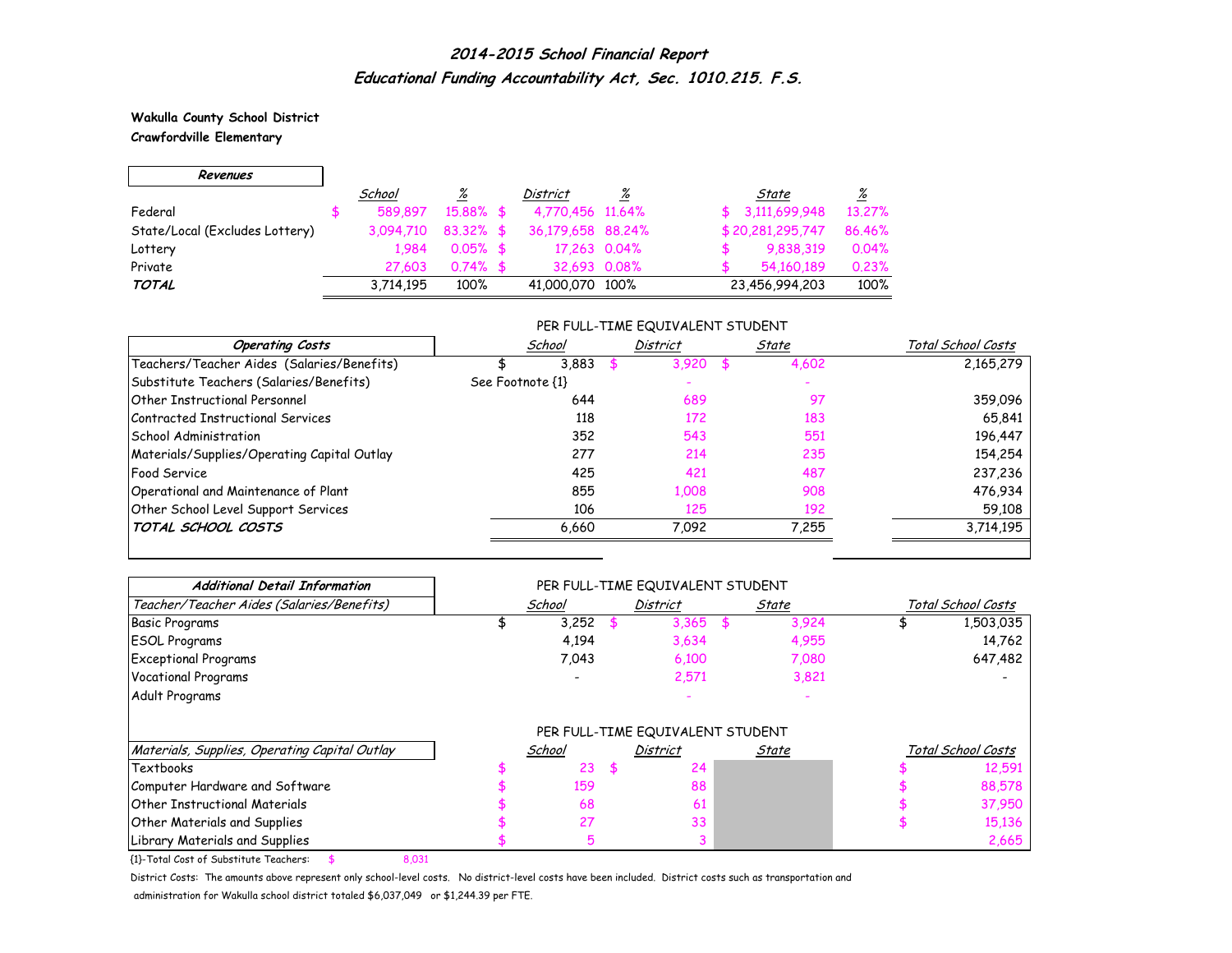**Wakulla County School District Wakulla High School**

 $\Gamma$ 

 $\overline{\phantom{0}}$ 

| Revenues                       |           |              |                   |          |                  |          |
|--------------------------------|-----------|--------------|-------------------|----------|------------------|----------|
|                                | School    | <u>%</u>     | District          | <u>%</u> | State            | <u>%</u> |
| Federal                        | 950.934   | $10.85\%$ \$ | 4,770,456 11,64%  |          | 3,111,699,948    | 13.27%   |
| State/Local (Excludes Lottery) | 7.808.301 | $89.07\%$ \$ | 36,179,658 88,24% |          | \$20,281,295,747 | 86.46%   |
| Lottery                        | 4.711     | $0.05\%$ \$  | 17,263 0.04%      |          | 9,838,319        | 0.04%    |
| Private                        | 2.366     | $0.03\%$ \$  | 32,693 0.08%      |          | 54,160,189       | 0.23%    |
| <b>TOTAL</b>                   | 8,766,312 | 100%         | 41,000,070 100%   |          | 23,456,994,203   | 100%     |

### PER FULL-TIME EQUIVALENT STUDENT

| <b>Operating Costs</b>                      | School           | <b>District</b> | State | Total School Costs |
|---------------------------------------------|------------------|-----------------|-------|--------------------|
| Teachers/Teacher Aides (Salaries/Benefits)  | 3,436            | 3,920           | 4,602 | 4,547,974          |
| Substitute Teachers (Salaries/Benefits)     | See Footnote {1} |                 |       |                    |
| Other Instructional Personnel               | 769              | 689             | 97    | 1,018,169          |
| Contracted Instructional Services           | 278              | 172             | 183   | 368,557            |
| School Administration                       | 398              | 543             | 551   | 527,432            |
| Materials/Supplies/Operating Capital Outlay | 321              | 214             | 235   | 424,974            |
| <b>Food Service</b>                         | 295              | 421             | 487   | 390,110            |
| Operational and Maintenance of Plant        | 991              | 1,008           | 908   | 1,311,291          |
| Other School Level Support Services         | 134              | 125             | 192   | 177,805            |
| TOTAL SCHOOL COSTS                          | 6,622            | 7,092           | 7.255 | 8,766,312          |

| <b>Additional Detail Information</b>          |        |          | PER FULL-TIME EQUIVALENT STUDENT |                    |
|-----------------------------------------------|--------|----------|----------------------------------|--------------------|
| Teacher/Teacher Aides (Salaries/Benefits)     | School | District | <u>State</u>                     | Total School Costs |
| <b>Basic Programs</b>                         | 3,184  | 3,365    | 3,924                            | 3,075,696          |
| <b>ESOL Programs</b>                          | 3,549  | 3,634    | 4,955                            | 2,804              |
| <b>Exceptional Programs</b>                   | 5,319  | 6,100    | 7,080                            | 1,067,380          |
| <b>Vocational Programs</b>                    | 2,571  | 2,571    | 3,821                            | 402,094            |
| Adult Programs                                |        |          |                                  |                    |
|                                               |        |          | PER FULL-TIME EQUIVALENT STUDENT |                    |
| Materials, Supplies, Operating Capital Outlay | School | District | State                            | Total School Costs |
| Textbooks                                     | 66     |          | 24                               | 87,967             |
| Computer Hardware and Software                | 125    |          | 88                               | 164,952            |
| Other Instructional Materials                 | 85     |          | 61                               | 112,517            |
| Other Materials and Supplies                  | 45     |          | 33                               | 59,538             |
| Library Materials and Supplies                |        |          |                                  | 1,070              |

{1}-Total Cost of Substitute Teachers: \$ 24,175

District Costs: The amounts above represent only school-level costs. No district-level costs have been included. District costs such as transportation and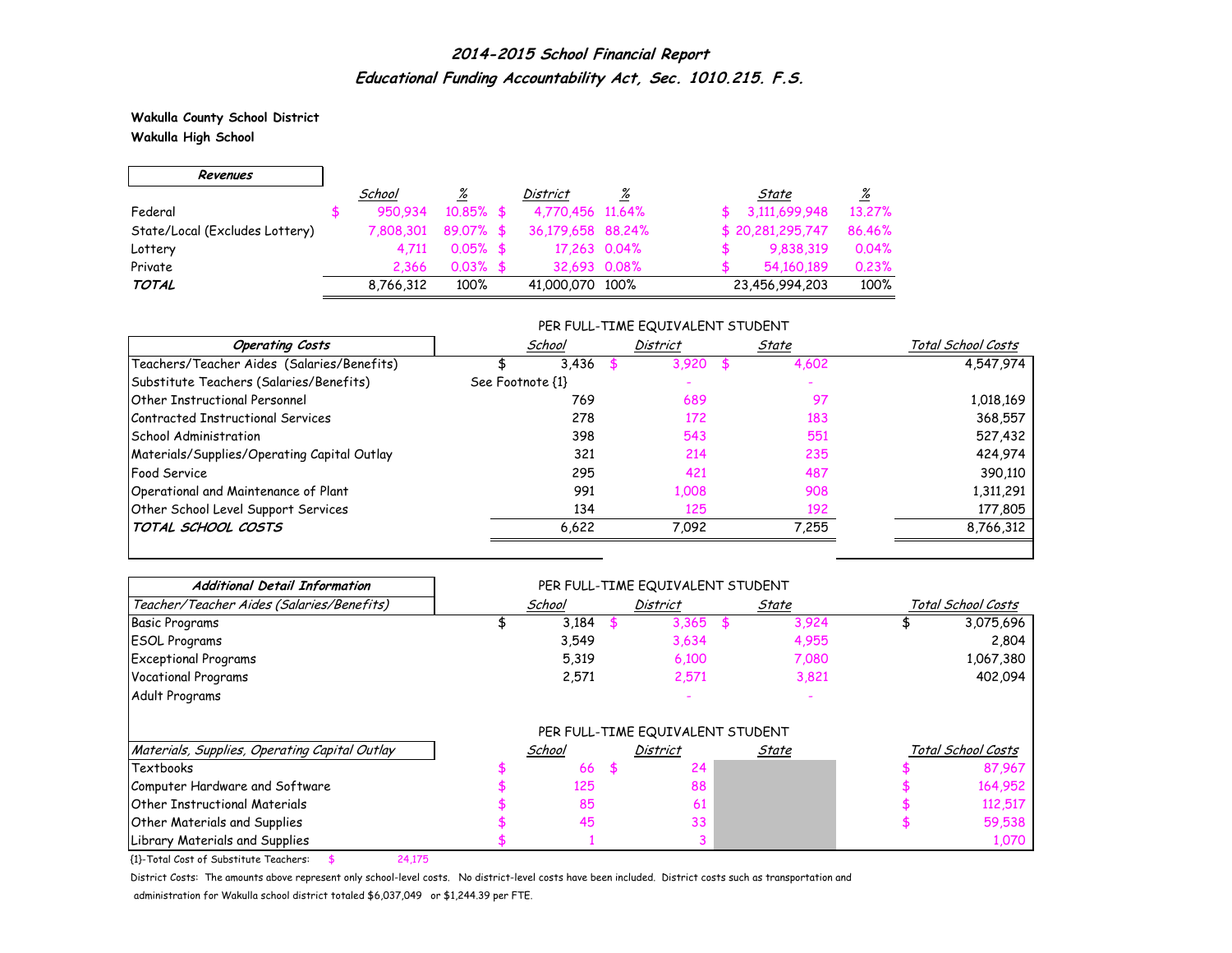**Wakulla County School District Wakulla Middle School**

 $\Gamma$ 

 $\overline{\phantom{0}}$ 

| Revenues                       |           |              |                   |              |                  |          |
|--------------------------------|-----------|--------------|-------------------|--------------|------------------|----------|
|                                | School    | <u>%</u>     | District          | ℅            | State            | <u>%</u> |
| Federal                        | 432.642   | $10.95\%$ \$ | 4,770,456 11,64%  |              | 3,111,699,948    | 13.27%   |
| State/Local (Excludes Lottery) | 3,514,828 | 88.99% \$    | 36,179,658 88,24% |              | \$20,281,295,747 | 86.46%   |
| Lottery                        | 2.063     | $0.05\%$ \$  |                   | 17,263 0.04% | 9,838,319        | 0.04%    |
| Private                        |           | $0.00\%$ \$  | 32.693 0.08%      |              | 54,160,189       | 0.23%    |
| <b>TOTAL</b>                   | 3,949,533 | 100%         | 41,000,070 100%   |              | 23,456,994,203   | 100%     |

### PER FULL-TIME EQUIVALENT STUDENT

| <b>Operating Costs</b>                      | School           | <b>District</b> | State | Total School Costs |
|---------------------------------------------|------------------|-----------------|-------|--------------------|
| Teachers/Teacher Aides (Salaries/Benefits)  | 3,814            | 3,920           | 4,602 | 2,211,862          |
| Substitute Teachers (Salaries/Benefits)     | See Footnote {1} |                 |       |                    |
| Other Instructional Personnel               | 709              | 689             | 97    | 411,417            |
| Contracted Instructional Services           | 112              | 172             | 183   | 64,750             |
| School Administration                       | 429              | 543             | 551   | 248,540            |
| Materials/Supplies/Operating Capital Outlay | 150              | 214             | 235   | 87,053             |
| <b>Food Service</b>                         | 410              | 421             | 487   | 237,617            |
| Operational and Maintenance of Plant        | 1.081            | 1,008           | 908   | 626,760            |
| Other School Level Support Services         | 106              | 125             | 192   | 61,534             |
| TOTAL SCHOOL COSTS                          | 6,811            | 7,092           | 7,255 | 3,949,533          |

| <b>Additional Detail Information</b>          |        | PER FULL-TIME EQUIVALENT STUDENT |       |                    |
|-----------------------------------------------|--------|----------------------------------|-------|--------------------|
| Teacher/Teacher Aides (Salaries/Benefits)     | School | <b>District</b>                  | State | Total School Costs |
| <b>Basic Programs</b>                         | 3,410  | 3,365                            | 3,924 | 1,687,915          |
| <b>ESOL Programs</b>                          |        | 3,634                            | 4,955 |                    |
| <b>Exceptional Programs</b>                   | 6,162  | 6,100                            | 7,080 | 523,947            |
| <b>Vocational Programs</b>                    |        | 2,571                            | 3,821 |                    |
| Adult Programs                                |        |                                  |       |                    |
|                                               |        | PER FULL-TIME EQUIVALENT STUDENT |       |                    |
| Materials, Supplies, Operating Capital Outlay | School | District                         | State | Total School Costs |
| Textbooks                                     |        | 24                               |       | 1,105              |
| Computer Hardware and Software                | 61     | 88                               |       | 35,514             |
| <b>Other Instructional Materials</b>          | 41     | 61                               |       | 24,047             |
| Other Materials and Supplies                  | 46     | 33                               |       | 26,387             |
| Library Materials and Supplies                |        |                                  |       | 3,030              |

{1}-Total Cost of Substitute Teachers: \$ 5,486

District Costs: The amounts above represent only school-level costs. No district-level costs have been included. District costs such as transportation and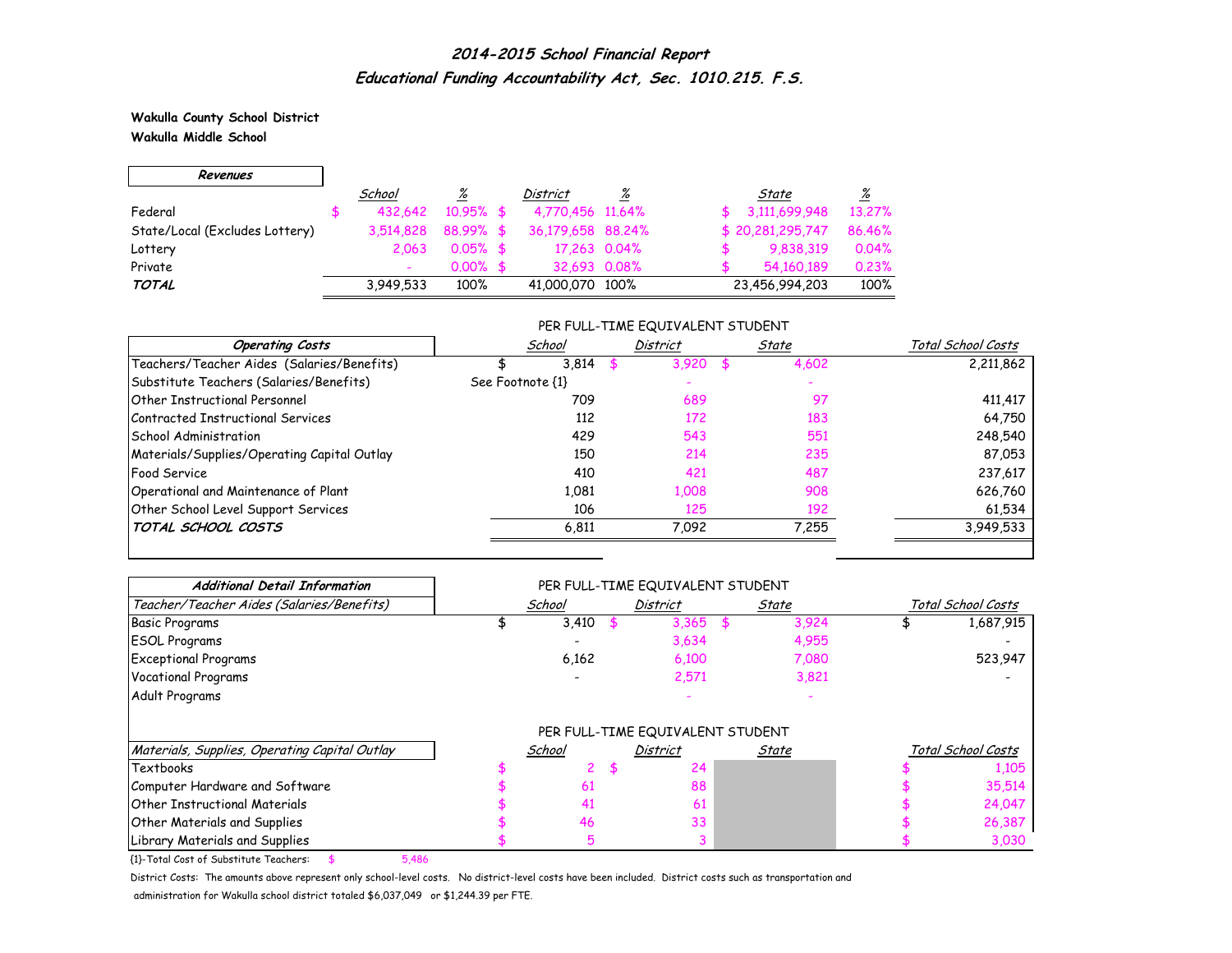**Wakulla County School District Shadeville Elementary**

 $\Gamma$ 

 $\overline{\phantom{0}}$ 

| Revenues                       |           |              |                   |              |                  |          |
|--------------------------------|-----------|--------------|-------------------|--------------|------------------|----------|
|                                | School    | <u>%</u>     | District          | ℅            | State            | <u>%</u> |
| Federal                        | 680,442   | $18.22\%$ \$ | 4,770,456 11,64%  |              | 3,111,699,948    | 13.27%   |
| State/Local (Excludes Lottery) | 3,051,515 | $81.72\%$ \$ | 36,179,658 88,24% |              | \$20,281,295,747 | 86.46%   |
| Lottery                        | 2.014     | $0.05\%$ \$  |                   | 17,263 0.04% | 9,838,319        | 0.04%    |
| Private                        |           | $0.00\%$ \$  | 32.693 0.08%      |              | 54,160,189       | 0.23%    |
| <b>TOTAL</b>                   | 3,733,971 | 100%         | 41,000,070 100%   |              | 23,456,994,203   | 100%     |

### PER FULL-TIME EQUIVALENT STUDENT

| <b>Operating Costs</b>                      | School           | District | State | Total School Costs |
|---------------------------------------------|------------------|----------|-------|--------------------|
| Teachers/Teacher Aides (Salaries/Benefits)  | 3,837            | 3,920    | 4,602 | 2,172,250          |
| Substitute Teachers (Salaries/Benefits)     | See Footnote {1} |          |       |                    |
| <b>Other Instructional Personnel</b>        | 554              | 689      | -97   | 313,876            |
| Contracted Instructional Services           | 117              | 172      | 183   | 66,466             |
| School Administration                       | 513              | 543      | 551   | 290,299            |
| Materials/Supplies/Operating Capital Outlay | 132              | 214      | 235   | 74,563             |
| <b>Food Service</b>                         | 445              | 421      | 487   | 251,968            |
| Operational and Maintenance of Plant        | 886              | 1,008    | 908   | 501,369            |
| Other School Level Support Services         | 112              | 125      | 192   | 63,180             |
| TOTAL SCHOOL COSTS                          | 6,596            | 7,092    | 7.255 | 3,733,971          |

| <b>Additional Detail Information</b>          |        | PER FULL-TIME EQUIVALENT STUDENT |       |                    |
|-----------------------------------------------|--------|----------------------------------|-------|--------------------|
| Teacher/Teacher Aides (Salaries/Benefits)     | School | District                         | State | Total School Costs |
| <b>Basic Programs</b>                         | 3,321  | 3,365                            | 3,924 | 1,605,179          |
| <b>ESOL Programs</b>                          | 2,192  | 3,634                            | 4,955 | 2,893              |
| <b>Exceptional Programs</b>                   | 6,929  | 6,100                            | 7,080 | 564,178            |
| <b>Vocational Programs</b>                    |        | 2,571                            | 3,821 |                    |
| Adult Programs                                |        |                                  |       |                    |
|                                               |        | PER FULL-TIME EQUIVALENT STUDENT |       |                    |
| Materials, Supplies, Operating Capital Outlay | School | District                         | State | Total School Costs |
| <b>Textbooks</b>                              |        | 24                               |       | 839                |
| Computer Hardware and Software                | 58     | 88                               |       | 32,814             |
| <b>Other Instructional Materials</b>          | 58     | 61                               |       | 32,926             |
| Other Materials and Supplies                  | 14     | 33                               |       | 7,985              |
| Library Materials and Supplies                |        |                                  |       | 2,267              |

{1}-Total Cost of Substitute Teachers: \$ 12,581

District Costs: The amounts above represent only school-level costs. No district-level costs have been included. District costs such as transportation and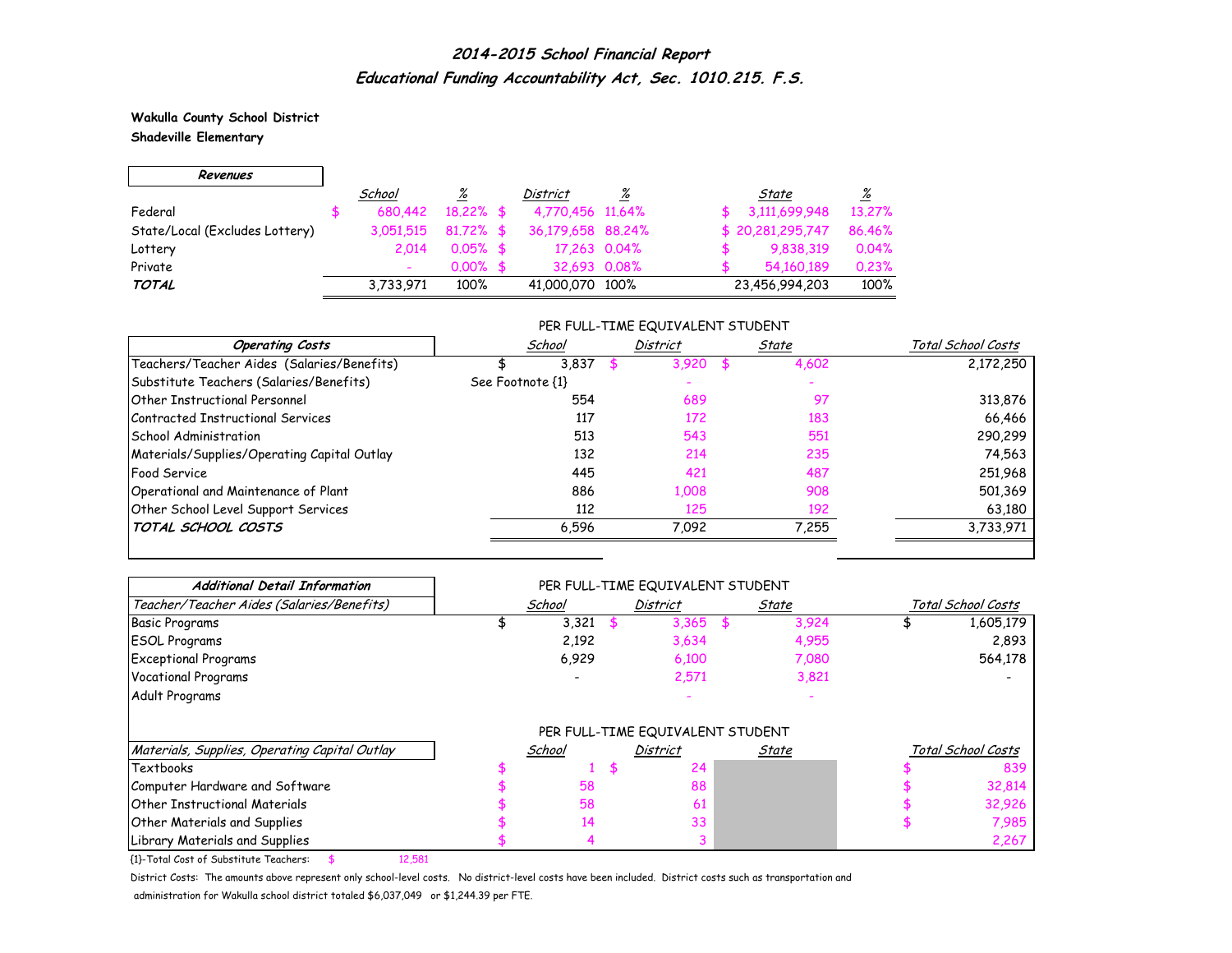**Wakulla County School District Riversink Elementary**

 $\Gamma$ 

 $\overline{\phantom{0}}$ 

| Revenues                       |           |              |                   |          |                  |          |
|--------------------------------|-----------|--------------|-------------------|----------|------------------|----------|
|                                | School    | <u>%</u>     | District          | <u>%</u> | State            | <u>%</u> |
| Federal                        | 585,483   | $16.59\%$ \$ | 4,770,456 11,64%  |          | 3,111,699,948    | 13.27%   |
| State/Local (Excludes Lottery) | 2.941.967 | $83.36\%$ \$ | 36,179,658 88,24% |          | \$20,281,295,747 | 86.46%   |
| Lottery                        | 1.679     | $0.05\%$ \$  | 17,263 0.04%      |          | 9,838,319        | 0.04%    |
| Private                        |           | $0.00\%$ \$  | 32.693 0.08%      |          | 54,160,189       | 0.23%    |
| <b>TOTAL</b>                   | 3,529,129 | 100%         | 41,000,070 100%   |          | 23,456,994,203   | 100%     |

### PER FULL-TIME EQUIVALENT STUDENT

| <b>Operating Costs</b>                      | School           | District | State | Total School Costs |
|---------------------------------------------|------------------|----------|-------|--------------------|
| Teachers/Teacher Aides (Salaries/Benefits)  | 4.237            | 3,920    | 4,602 | 1,998,740          |
| Substitute Teachers (Salaries/Benefits)     | See Footnote {1} |          |       |                    |
| Other Instructional Personnel               | 692              | 689      | 97    | 326,634            |
| Contracted Instructional Services           | 124              | 172      | 183   | 58,260             |
| School Administration                       | 670              | 543      | 551   | 316,103            |
| Materials/Supplies/Operating Capital Outlay | 168              | 214      | 235   | 79,096             |
| <b>Food Service</b>                         | 476              | 421      | 487   | 224,647            |
| Operational and Maintenance of Plant        | 981              | 1,008    | 908   | 462,788            |
| Other School Level Support Services         | 133              | 125      | 192   | 62,861             |
| TOTAL SCHOOL COSTS                          | 7,481            | 7,092    | 7.255 | 3,529,129          |

| <b>Additional Detail Information</b>          |        | PER FULL-TIME EQUIVALENT STUDENT |              |                    |
|-----------------------------------------------|--------|----------------------------------|--------------|--------------------|
| Teacher/Teacher Aides (Salaries/Benefits)     | School | District                         | State        | Total School Costs |
| <b>Basic Programs</b>                         | 3,447  | 3,365                            | 3,924        | 1,239,818          |
| <b>ESOL Programs</b>                          |        | 3,634                            | 4,955        |                    |
| <b>Exceptional Programs</b>                   | 6,776  | 6,100                            | 7,080        | 758,922            |
| <b>Vocational Programs</b>                    |        | 2,571                            | 3,821        |                    |
| Adult Programs                                |        |                                  |              |                    |
|                                               |        | PER FULL-TIME EQUIVALENT STUDENT |              |                    |
| Materials, Supplies, Operating Capital Outlay | School | District                         | <u>State</u> | Total School Costs |
| Textbooks                                     | 5.     | 24                               |              | 2,416              |
| Computer Hardware and Software                | 70     | 88                               |              | 33,008             |
| <b>Other Instructional Materials</b>          | 69     | 61                               |              | 32,579             |
| Other Materials and Supplies                  | 24     | 33                               |              | 11,094             |
| Library Materials and Supplies                |        |                                  |              |                    |

{1}-Total Cost of Substitute Teachers: \$ 15

District Costs: The amounts above represent only school-level costs. No district-level costs have been included. District costs such as transportation and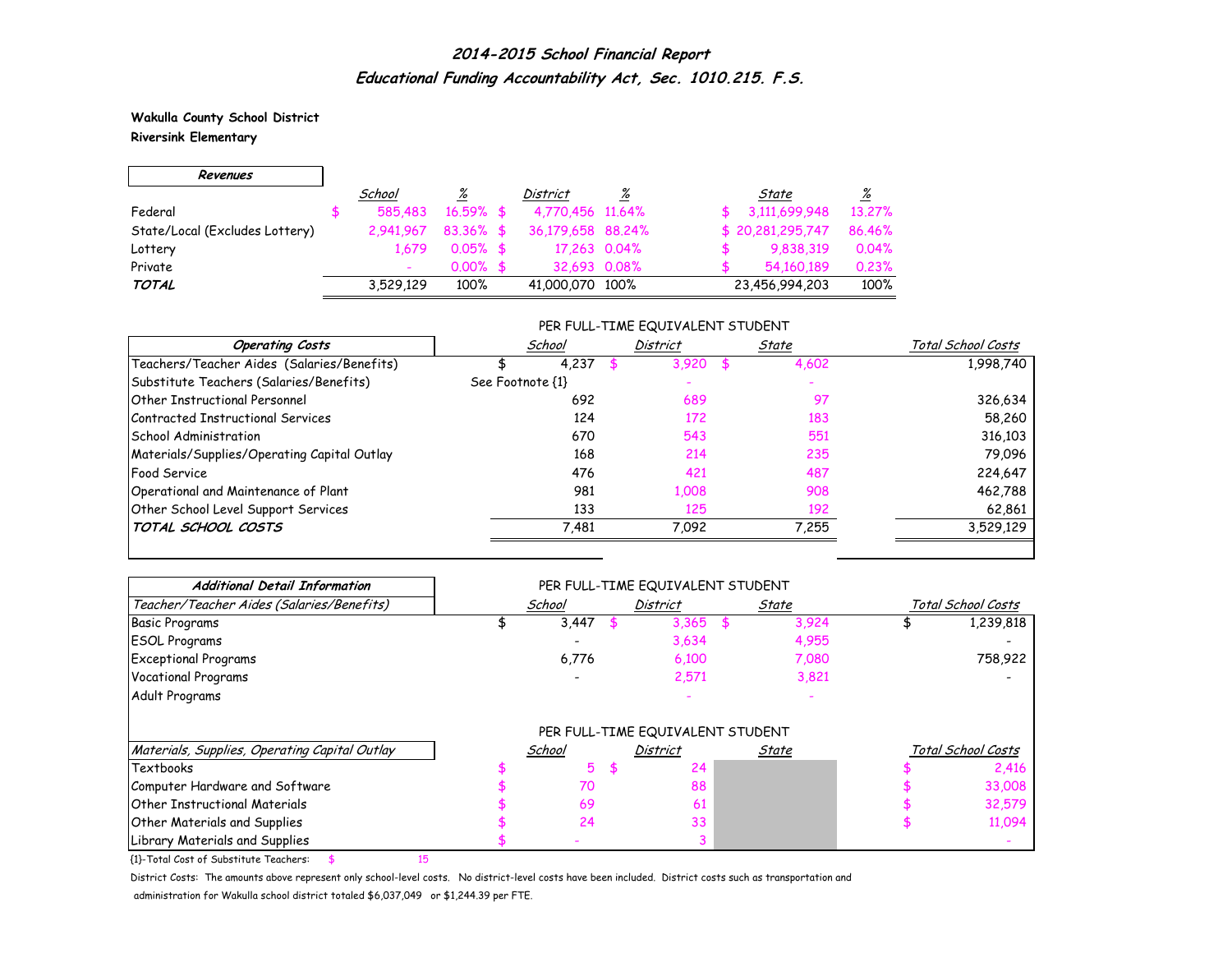**Wakulla County School District WEC Pre-K**

г

| Revenues                       |           |             |                   |          |                  |          |
|--------------------------------|-----------|-------------|-------------------|----------|------------------|----------|
|                                | School    | <u>%</u>    | District          | <u>%</u> | State            | <u>%</u> |
| Federal                        | 293.709   | 14.07% \$   | 4,770,456 11,64%  |          | 3,111,699,948    | 13.27%   |
| State/Local (Excludes Lottery) | 1,792,623 | $85.89%$ \$ | 36,179,658 88,24% |          | \$20,281,295,747 | 86.46%   |
| Lottery                        | 837       | $0.04\%$ \$ | 17,263 0.04%      |          | 9,838,319        | 0.04%    |
| Private                        |           | $0.00\%$ \$ | 32.693 0.08%      |          | 54,160,189       | 0.23%    |
| <b>TOTAL</b>                   | 2,087,169 | 100%        | 41,000,070 100%   |          | 23,456,994,203   | 100%     |

### PER FULL-TIME EQUIVALENT STUDENT

| <b>Operating Costs</b>                      | School           | District | State | Total School Costs |  |
|---------------------------------------------|------------------|----------|-------|--------------------|--|
| Teachers/Teacher Aides (Salaries/Benefits)  | 5,197            | 3,920    | 4,602 | 1,222,734          |  |
| Substitute Teachers (Salaries/Benefits)     | See Footnote {1} |          |       |                    |  |
| Other Instructional Personnel               | 666              | 689      | 97    | 156,699            |  |
| Contracted Instructional Services           | 218              | 172      | 183   | 51,311             |  |
| School Administration                       | 695              | 543      | 551   | 163,635            |  |
| Materials/Supplies/Operating Capital Outlay | 175              | 214      | 235   | 41,233             |  |
| <b>Food Service</b>                         | 651              | 421      | 487   | 153,081            |  |
| Operational and Maintenance of Plant        | 1.110            | 1,008    | 908   | 261,159            |  |
| Other School Level Support Services         | 159              | 125      | 192   | 37,317             |  |
| TOTAL SCHOOL COSTS                          | 8,871            | 7,092    | 7.255 | 2,087,169          |  |

| <b>Additional Detail Information</b>          |        | PER FULL-TIME EQUIVALENT STUDENT |       |                    |
|-----------------------------------------------|--------|----------------------------------|-------|--------------------|
| Teacher/Teacher Aides (Salaries/Benefits)     | School | District                         | State | Total School Costs |
| <b>Basic Programs</b>                         | 4,134  | 3,365                            | 3,924 | 2,067              |
| <b>ESOL Programs</b>                          |        | 3,634                            | 4,955 |                    |
| <b>Exceptional Programs</b>                   | 5,199  | 6,100                            | 7,080 | 1,220,667          |
| <b>Vocational Programs</b>                    |        | 2,571                            | 3,821 |                    |
| Adult Programs                                |        |                                  |       |                    |
|                                               |        | PER FULL-TIME EQUIVALENT STUDENT |       |                    |
| Materials, Supplies, Operating Capital Outlay | School | District                         | State | Total School Costs |
| Textbooks                                     |        | 24                               |       |                    |
| Computer Hardware and Software                | 57     | 88                               |       | 13,521             |
| <b>Other Instructional Materials</b>          | 76     | 61                               |       | 17,883             |
| Other Materials and Supplies                  | 42     | 33                               |       | 9,829              |
| Library Materials and Supplies                |        |                                  |       |                    |

 ${1}$ -Total Cost of Substitute Teachers: \$

District Costs: The amounts above represent only school-level costs. No district-level costs have been included. District costs such as transportation and